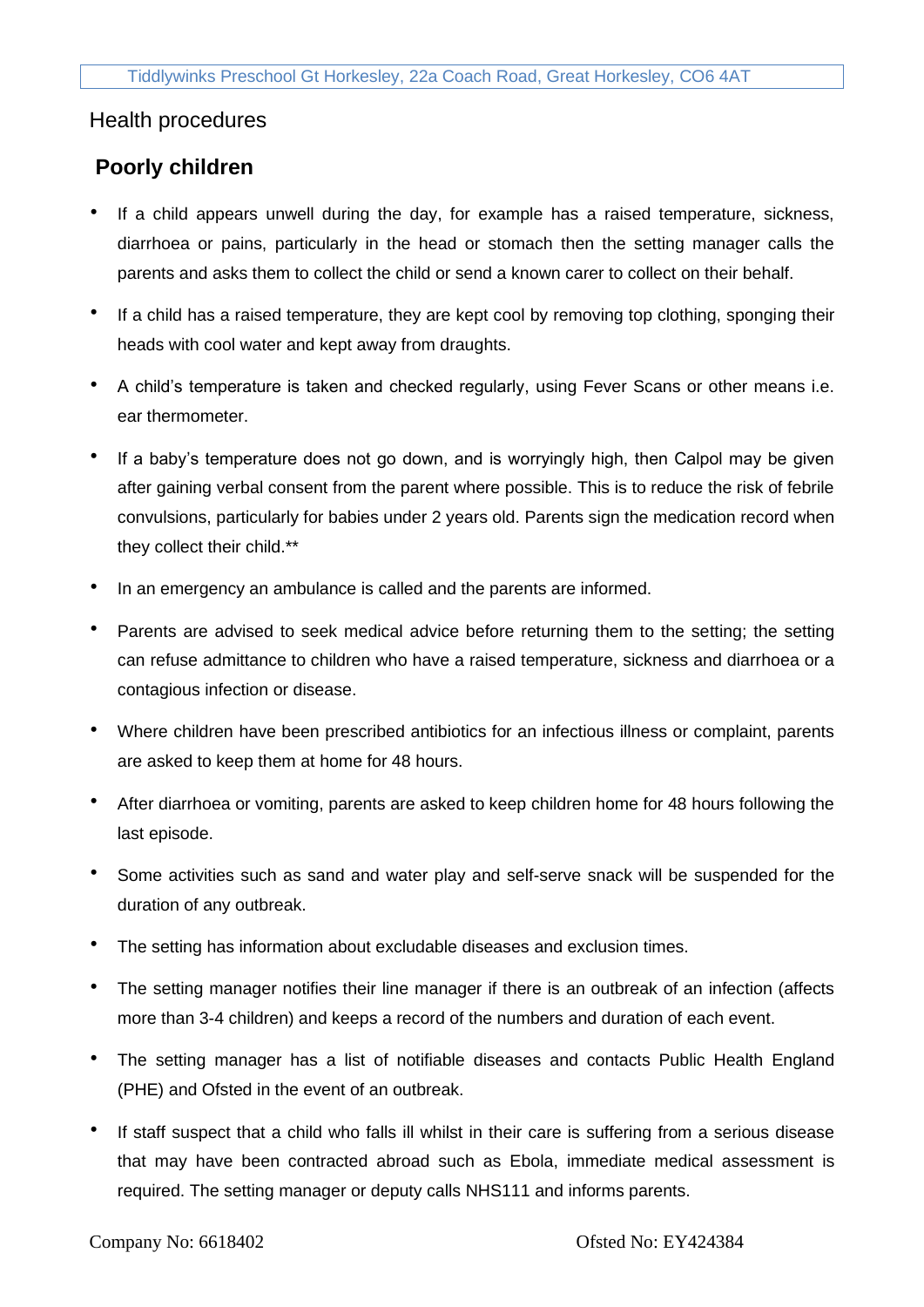## **HIV/AIDS procedure**

HIV virus, like other viruses such as Hepatitis, (A, B and C), are spread through body fluids. Hygiene precautions for dealing with body fluids are the same for all children and adults.

- Single use vinyl gloves and aprons are worn when changing children's nappies, pants and clothing that are soiled with blood, urine, faeces or vomit.
- Protective rubber gloves are used for cleaning/sluicing clothing after changing.
- Soiled clothing is rinsed and bagged for parents to collect.
- Spills of blood, urine, faeces or vomit are cleared using mild disinfectant solution and mops; cloths used are disposed of with clinical waste.
- Tables and other furniture or toys affected by blood, urine, faeces or vomit are cleaned using a disinfectant.
- Baby mouthing toys are kept clean and plastic toys cleaned in sterilising solution regularly.

### **Nits and head lice**

- Nits and head lice are not an excludable condition; although in exceptional cases parents may be asked to keep the child away from the setting until the infestation has cleared.
- On identifying cases of head lice, all parents are informed and asked to treat their child and all the family, using current recommended treatments methods if they are found.

### **\*\*Paracetamol based medicines (e.g. Calpol)**

The use of paracetamol-based medicine may not be agreed in all cases. A setting cannot take bottles of non-prescription medicine from parents to hold on a 'just in case' basis, unless there is an immediate reason for doing so. Settings do not normally keep such medicine on the premises as they are not allowed to 'prescribe'. However, given the risks to very young babies of high temperatures, insurers may allow minor infringement of the regulations as the risk of not administering may be greater. Ofsted is normally in agreement with this. In all cases, parents of children under two years must sign to say they agree to the setting administering paracetamolbased medicine in the case of high temperature on the basis that they are on their way to collect. Such medicine should never be used to reduce temperature so that a child can stay in the care of the setting for a normal day. The use of emergency medicine does not apply to children over 2 years old. A child over two who is not well, and has a temperature, must be kept cool and the parents asked to collect straight away.

*Whilst the brand name Calpol is referenced, there are other products which are paracetamol or Ibuprofen based pain and fever relief such as Nurofen for children over 3 months.* 

Page **2** of **3 Further guidance**